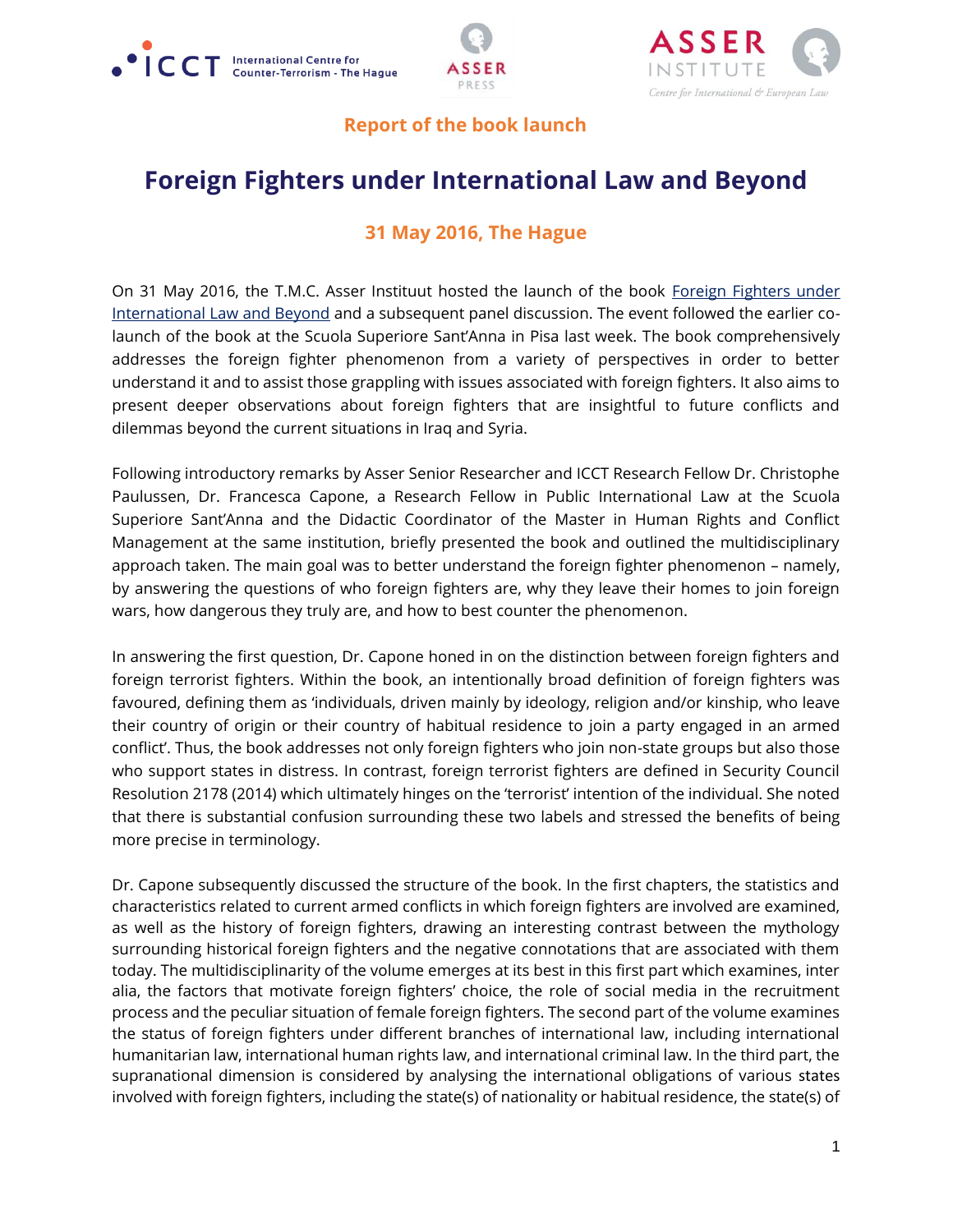





transit and the state(s) of destination. Then the book considers how states are tackling issues surrounding foreign fighters at national levels and finally concludes with the findings of the volume. In this respect, the authors stress the importance of identifying and comprehensively addressing the factors that lie behind the decision to become a foreign fighter.

Edwin Bakker, Professor of (Counter-)Terrorism Studies and Director of the Institute of Security and Global Affairs at Leiden University, spoke next and focused on the magnitude of the foreign fighter problem. While he noted that foreigners travelling to join conflicts abroad is not a new issue, he emphasised that the amount of travellers to Syria and Iraq is unprecedented and is largely beyond the control of many organisations seeking to limit the flow of people. The phenomenon has become more global than ever before and, while estimates vary due to a number of factors, evidence suggests that many individuals are still travelling. This leads to a troubling conclusion which is that perhaps we are still not entirely aware of all that is going on.

Professor Bakker went on to highlight the problems associated with the present focus on European foreign fighters. He suggested that currently the focus is largely on Europeans who travel abroad and on the threats posed to Europe by foreign fighters. This is problematic as it doesn't consider the damage foreign fighters cause in the territories in which they fight or the spill-over effects in states bordering conflict zones. While past research has shown that many foreign fighters die in battle or remain in the territory following the cessation of the conflict, others return home or seek to relocate elsewhere, including in Europe. Thus this is a truly global problem and should be addressed accordingly.

Similarly, Professor Bakker drew attention to the focus on Sunni jihadi fighters, which currently excludes other foreign fighters who do not fall into this group. Although he acknowledged that a large amount of foreign fighters fit into the former category, this focus ignores other groups that attract foreign fighters, including Shi'ite groups, Hezbollah, Kurdish militia groups, Christian militia groups and pro-Assad forces. This narrow view then creates practical problems down the line, especially for prosecutors who are determining who to charge and who falls under the 'terrorist' label. He concluded by encouraging those studying or responding to the phenomenon to look beyond these narrow categories and to significantly widen the lens through which we view foreign fighters.

Afterwards, Mr. Mark Singleton, the Acting Head of the Administrative Unit of the Global Counterterrorism Forum and a career diplomat, spoke about the latest developments in relation to foreign fighters since the publication of the book. His talk was thematic, focusing on current symptoms of, causes of and responses to foreign fighters. In relation to the first point, Mr. Singleton highlighted that the number of individuals travelling continues to vary across the world, with some regions seeing an increase and others a decrease. Similarly, there has been growing recognition of the threat posed by returnees as well as those who relocate in other states, particularly when the conflict spills into neighbouring countries in the region. Concerns surrounding the global nature of terrorist groups have also received increasing recognition. Despite this, Mr. Singleton noted that the magnitude of the issue remains contentious and that states are still struggling to respond, due in part to the lack of information available.